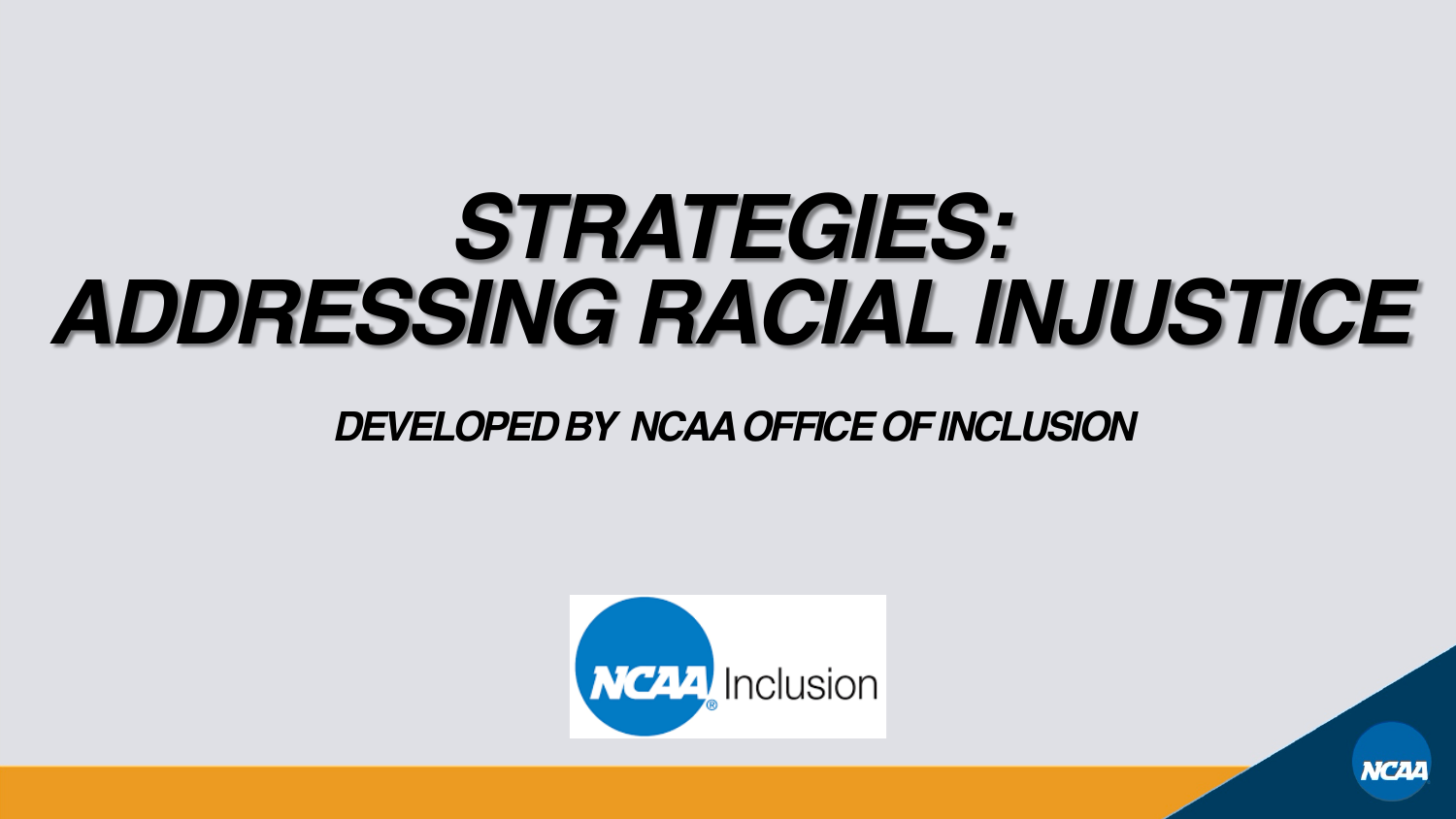### **Athletics Administrators/Coaches/Staff:**

- Acknowledge your awareness of what is happening in the world to your colleagues and student-athletes, even if you feel like you don't know the "right" words to say.
- **Commit to understanding how your athletic department, institutional and** community policies and practices shape your perspective and efforts on racial inequality.
- **Provide educational opportunities and encourage your staff and student-athletes** to educate themselves by reading books and articles and watching instructional videos to "unlearn" things that perpetuate racist ideology and racial discrimination.
- Regularly assess the needs and climate of your student-athletes, coaches, and administrators of color to better foster an inclusive environment and to heighten awareness of discrimination and challenges this community may face.

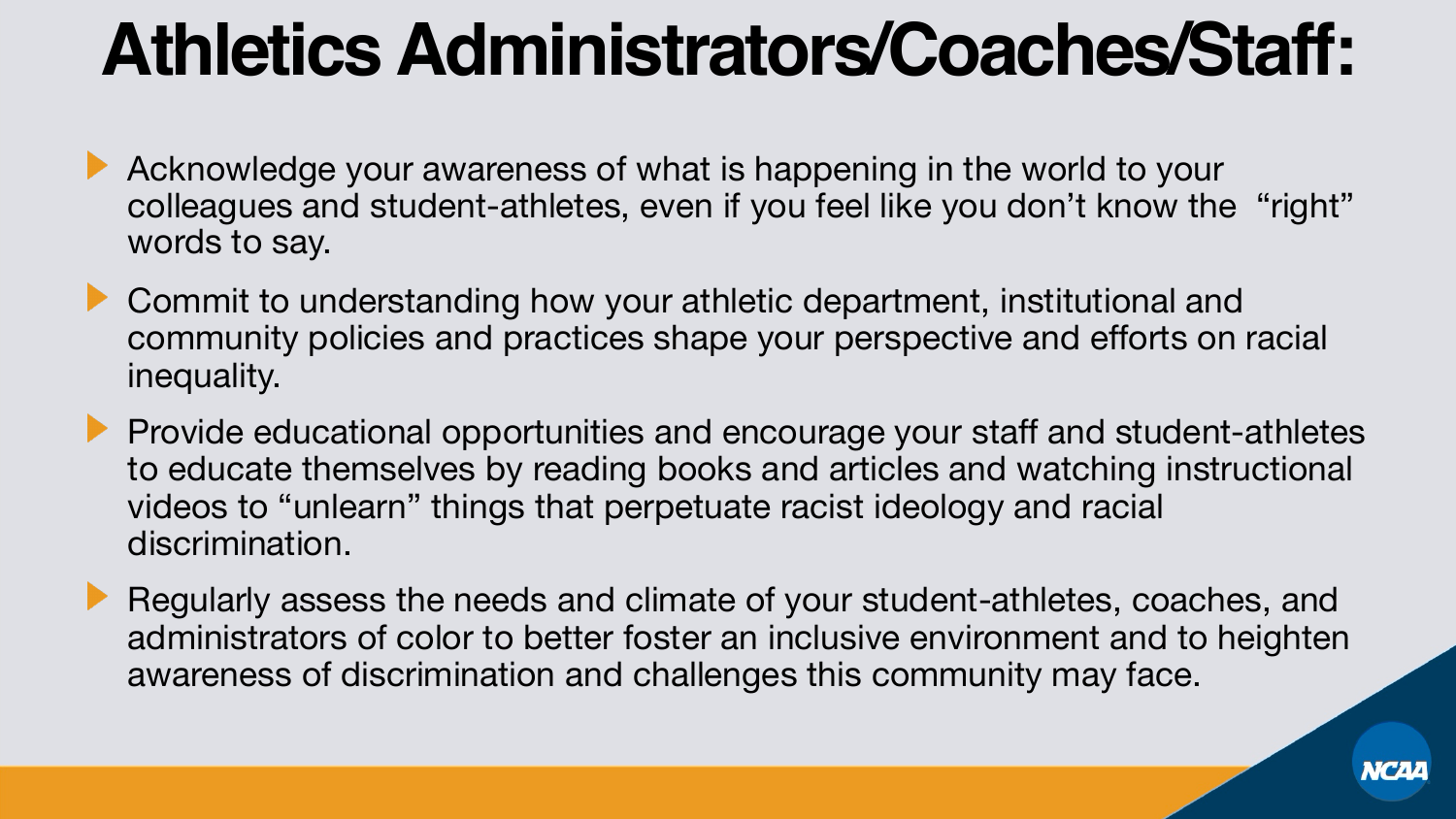### **Athletics Administrators/Coaches/Staff:**

- Strive to be anti-racist vs. non-racist, which means you are actively helping to tackle racism. (e.g., Speak up when you hear a racist joke by a friend, colleague, or family member. Highlight and support efforts to change systems, organizational policies, practices, and attitudes that provide equitable opportunities.)
- **Check-in with your Black colleagues/teammates and student-athletes to** illustrate you care, but don't make assumptions or expect them to respond to you. ( Make sure you have a relationship with those you are checking in with).
- **Partner with your diversity office(s) on campus and organizations in your** community to support diversity-related efforts and gain additional insight and best practices to support student-athletes of color.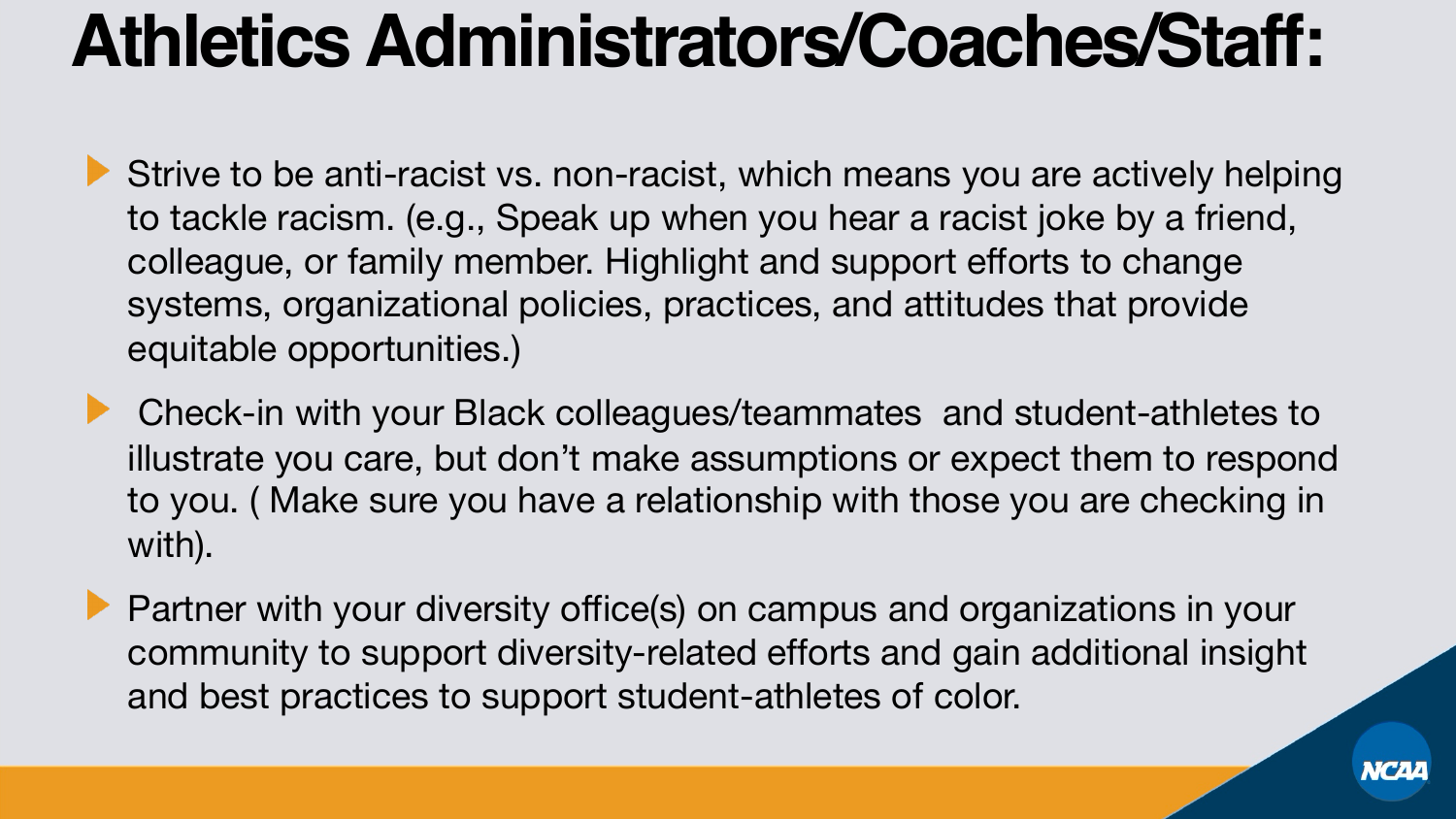#### **Student-Athletes:**

- Acknowledge your awareness of what is happening in the world to your teammates, even if you feel like you don't know the "right" words to say.
- **Commit to personally understanding how your background and privilege** shape your perspective on racial inequality.
- Educate yourself by reading books and articles and watching instructional videos to "unlearn" things that perpetuate racist ideology and racial discrimination.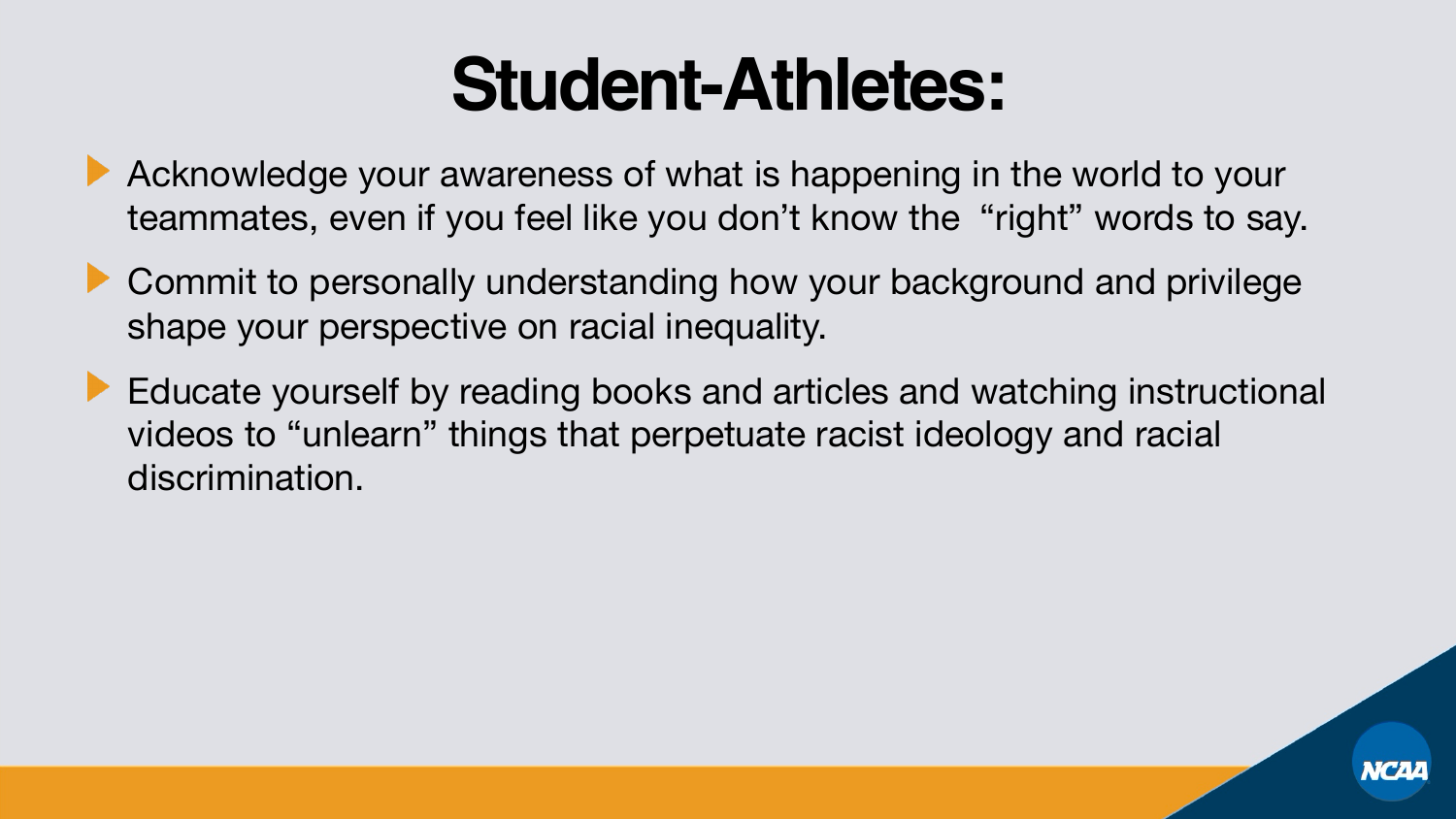## **Student-Athletes:**

Strive to be anti-racist vs. non-racist, which means you are actively helping to tackle racism. (e.g., Speak up when you hear a racist joke by a friend, colleague, or family member. Highlight and support efforts to change systems, organizational policies, practices, and attitudes that provide equitable opportunities.)

Check-in with your Black peers/teammates to illustrate you care, but don't make assumptions or expect them to respond to you. ( Make sure you have a relationship with those you are checking in with).

**Partner with your diversity office(s) on campus and organizations in your** community to support diversity-related efforts and gain additional insight and best practices to support student-athletes of color.